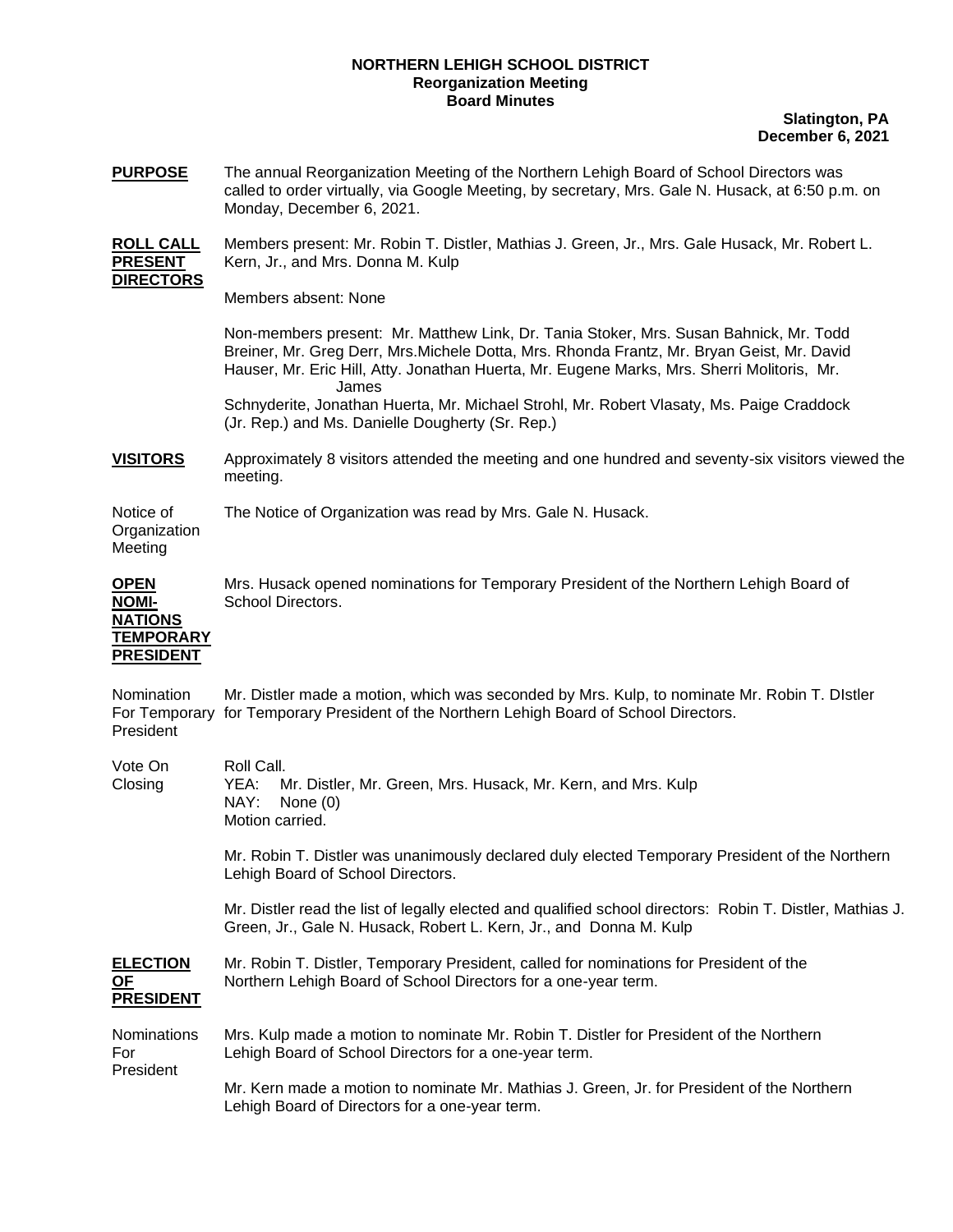| <b>Board Minutes</b><br><b>Reorganization Meeting</b>                   |                                                                                                                                                                                                                                                                                                                                                                                                                                                                                                                                                                                                                                                                                                                                      | Page 2                                                        | December 6, 2021 |  |  |
|-------------------------------------------------------------------------|--------------------------------------------------------------------------------------------------------------------------------------------------------------------------------------------------------------------------------------------------------------------------------------------------------------------------------------------------------------------------------------------------------------------------------------------------------------------------------------------------------------------------------------------------------------------------------------------------------------------------------------------------------------------------------------------------------------------------------------|---------------------------------------------------------------|------------------|--|--|
| Close<br><b>Nominations</b>                                             | A motion was made by Mr. Green which was seconded by Mr. Kern, that nominations for<br>President of the Northern Lehigh Board of School Directors be closed.                                                                                                                                                                                                                                                                                                                                                                                                                                                                                                                                                                         |                                                               |                  |  |  |
| Vote On<br>Robin T.<br><b>Distler</b><br>Nomination                     | Roll Call.<br>YEA:<br>Mr. Distler, Mrs. Kulp (2)<br><b>NAY</b><br>Mr. Green, Mrs. Husack, Mr. Kern (3)<br>Motion denied.                                                                                                                                                                                                                                                                                                                                                                                                                                                                                                                                                                                                             |                                                               |                  |  |  |
| Vote On<br>Mathias J<br>Green, Jr.<br>Nomination                        | Roll Call.<br>YEA:<br>Mr. Green, Mrs. Husack, Mr. Kern, Mr. Distler (4)<br><b>NAY</b><br>Mrs. Kulp (1)<br>Motion carried.                                                                                                                                                                                                                                                                                                                                                                                                                                                                                                                                                                                                            |                                                               |                  |  |  |
| Matthias J.<br>Green, Jr.<br><b>Board</b><br>President                  | Mr. Mathias J. Green, Jr. was declared by a vote of 4 to 1, duly elected President of the Northern<br>Lehigh Board of School Directors for a one-year term.                                                                                                                                                                                                                                                                                                                                                                                                                                                                                                                                                                          |                                                               |                  |  |  |
| <b>ELECTION</b><br>OF VICE<br><b>PRESIDENT</b>                          | President Green called for nominations for Vice-President of the Northern Lehigh Board of<br>School Directors for a one-year term.                                                                                                                                                                                                                                                                                                                                                                                                                                                                                                                                                                                                   |                                                               |                  |  |  |
| Nominations<br>For Vice-<br>President                                   | Mrs. Husack made a motion to nominate Mr. Robin T. Distler, for Vice-President of the<br>Northern Lehigh Board of School Directors for a one-year term.                                                                                                                                                                                                                                                                                                                                                                                                                                                                                                                                                                              |                                                               |                  |  |  |
| Close<br>Nominations<br>For V.P. an<br>Election                         | A motion was made by Mr. Distler, with a second by Mrs. Kulp, that the nominations for<br>Vice-President of the Northern Lehigh Board of School Directors be closed. Mr. Robin T.<br>Distler was declared Vice-President of the Northern Lehigh Board of Directors for a one-year<br>term.                                                                                                                                                                                                                                                                                                                                                                                                                                           |                                                               |                  |  |  |
|                                                                         | Mr. Green commented that the next item is to set the board meetings. It's kind of a goofy<br>situation since there are only five (5) of us (board members). Normally we have four (4) on a<br>committee. Mrs. Husack would be the only one showing up for policy at this point. Mr. Green<br>recommends that we go back to a Committee of the Whole system, at least temporarily, until we<br>can see a light at the end of the tunnel. The meeting would be the first Wednesday of the month<br>at 5:30 if that's okay with everyone. We would have all four (4) committee meetings at the same<br>time, hopefully we can get through the agenda in 45 minutes to an hour. If the board is in<br>agreement, he would like a motion. |                                                               |                  |  |  |
|                                                                         | Mrs. Kulp made a motion, seconded by Mr. Distler, that the Board of Education approves the<br>board meeting dates with the board committee dates being changed to the first Wednesday of<br>the month.                                                                                                                                                                                                                                                                                                                                                                                                                                                                                                                               |                                                               |                  |  |  |
|                                                                         | Mr. Link asked Mr. Green if he's proposing that we run all four (4) committee meetings<br>consecutively starting at 5:30 on the first Wednesday of each month? Mr. Green commented<br>yes. Mr. Link asked if the sequence of the meetings needed to be determined tonight or at a<br>later time? Mr. Green commented we can post them at a later date.                                                                                                                                                                                                                                                                                                                                                                               |                                                               |                  |  |  |
| <b>SET BOARD</b><br><b>MEETING</b><br><b>TIMES AND</b><br><b>PLACES</b> | Roll Call.<br>YEA:<br>NAY: None (0)<br>Motion carried.                                                                                                                                                                                                                                                                                                                                                                                                                                                                                                                                                                                                                                                                               | Mr. Distler, Mrs. Husack, Mr. Kern, Mrs. Kulp, and Mr. Green. |                  |  |  |